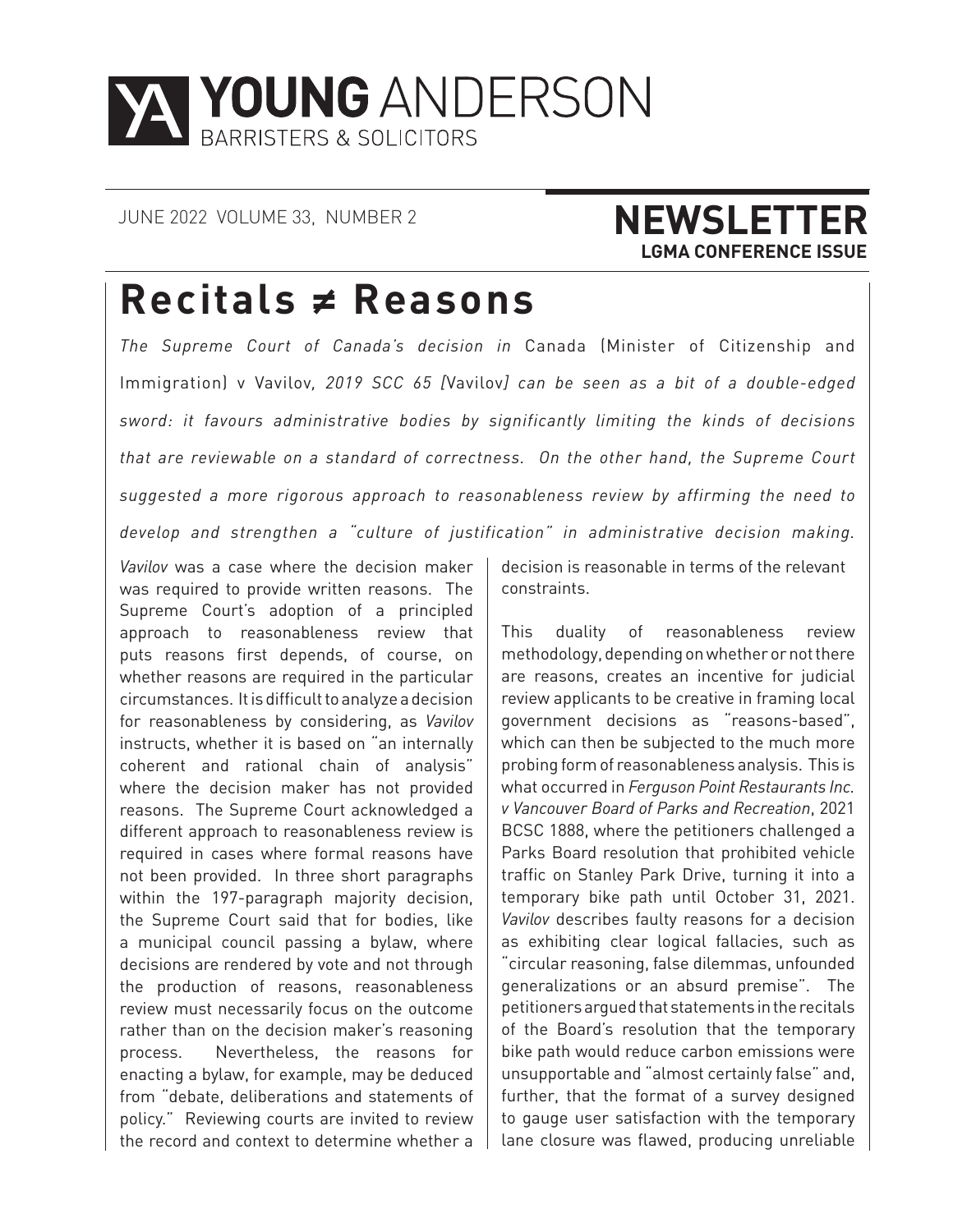results which did not take into account the negative impact of the lane closure.

The chambers judge, Justice Tucker, gave a brief commentary on the role of recitals:

It is fair to generally describe a set of recitals as a statement of reasons. However, statements of reasons and reasons for decision are not interchangeable: all reasons for decision state reasons, but not all stated reasons are reasons for decision.

Recitals may fulfill various functions. The purpose of a particular recital or set of recitals must be ascertained by considering context and content.

Clear enough. The judge then noted that the text of a legislative decision is unlikely to include reasons for decision because reasons for decision would be "incredibly challenging to draft in the legislative context, but also because no explanation is owed."

The judge reviewed a transcript of the debate that occurred at the Board, observing that the record disclosed a "vigorous, multi-faceted debate of the kind generally associated with legislative decision-making." In finding that a "plenitude" of factors had been raised in the debate for and against the resolution, the judge concluded that neither of the two bases cited by the petitioners for setting aside the resolution had been central or significant considerations in the Board's deliberations. That alone was sufficient to dismiss the petition.

The judge described the purpose of the recitals in the decision-making process as identifying the circumstances in which the Parks Board was contemplating the exercise of its statutory authority. The recitals were not reasons for decision, rather:

To the extent the Recitals are explanatory, they serve to set the scene for the debate, not to rationalize the Directives [the operative sections of the resolution]. By way of analogy, the Recitals are a prologue, the Directives are an epilogue, but the May 10th debate is the decision-making narrative that connects and informs them.

The Recitals are not reasons for decision. No reasons for decision were owed in respect of the Resolution, and none were provided.

The decision is helpful in rejecting the petitioner's approach of simply equating recitals with reasons. The fact that the Board had engaged in a fulsome debate on the merits

The **YOUNG** ANDERSON NEWSLETTER is published as a service for the clients of **YOUNG** ANDERSON. All rights reserved. No part of this newsletter may be reproduced without the express permission of the publishers. © Copyright 2022, **YOUNG** ANDERSON. Readers are advised to consult qualified counsel before acting on the information contained in this newsletter.

For additional copies of this newsletter or to be added to the mailing list, contact **YOUNG** ANDERSON:

#### WWW.YOUNGANDERSON.CA

1616 - 808 Nelson Street, Box 12147, Nelson Square, Vancouver, BC V6Z 2H2 tel: 604.689.7400 I fax: 604.689.3444 I toll free: 1.800.665.3540

#201 - 1456 St. Paul Street, Kelowna, BC V1Y 2E6 tel: 250.712.1130 I fax: 250.712.1180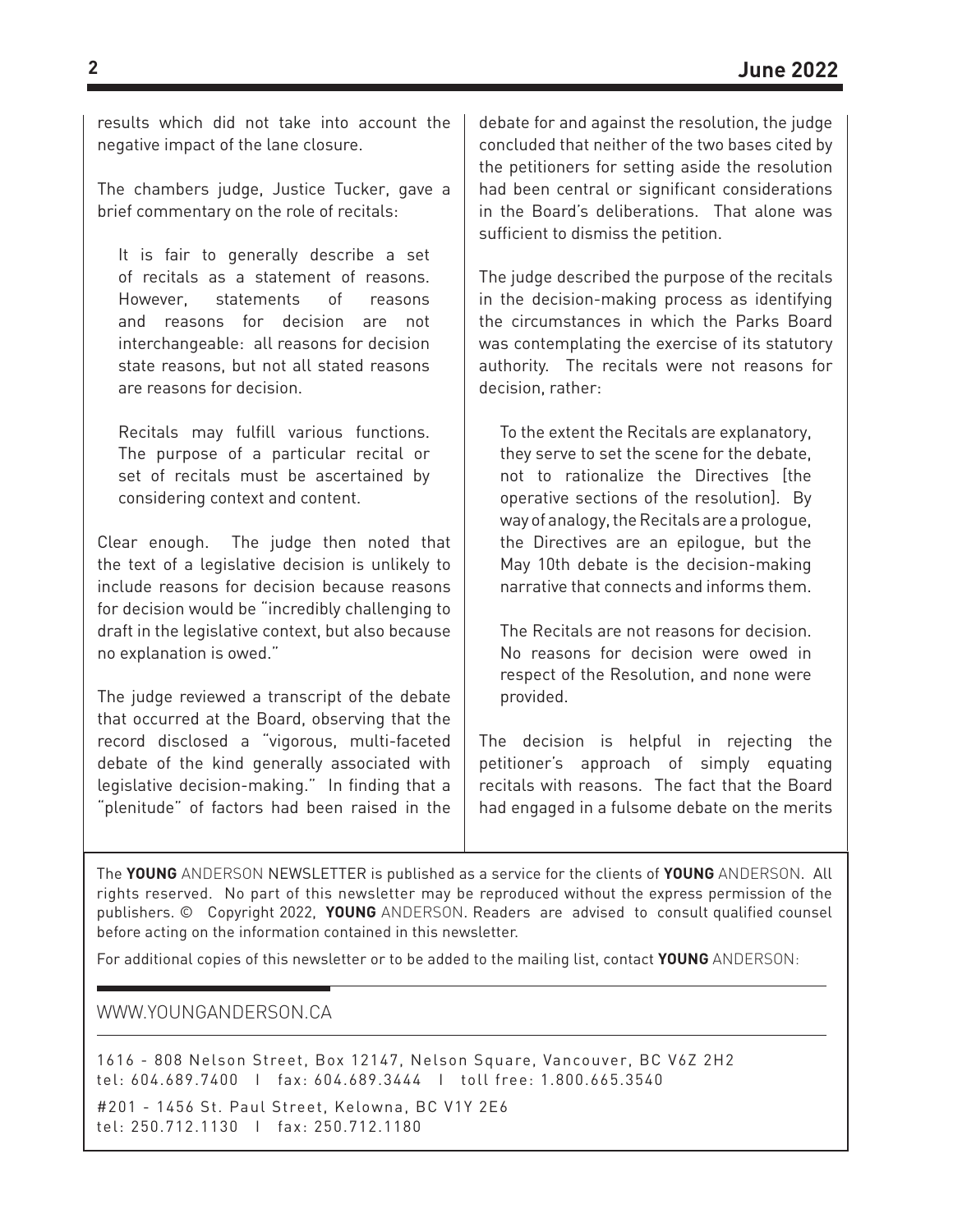of the resolution accorded with the observation in *Vavilov* that a municipal council's reasons are traditionally deduced from the "debate, deliberations and statements of policy".

While it is tempting to conclude that challenges to bylaws or resolutions based on allegedly faulty premises in recitals will not be successful, that is probably too broad an assertion. What do we make of the situation where there is little, if any, debate to provide an insight into council's rationale for enacting a bylaw or passing a resolution? Where there is no meaningful debate or deliberation, judicial review applicants may nevertheless urge the court to consider recitals as evidence, albeit second-best, of a council's rationale. As with much of the residue flowing from *Vavilov*, there are still questions that remain for consideration in subsequent court decisions.

*Barry Williamson*



## **Building Permit Requires Tenant in Common's Consent**

*The BC Supreme Court has recently issued a decision which will be of interest to municipal building inspectors and councils alike. In* Este v District of West Vancouver*, 2022 BCSC 584, a property owner applied for judicial review of two decisions – one by the District's building inspector to refuse to accept a building permit application, and one by District Council to impose* 

*a remedial action requirement on the property and its owners.*

The property in question was located within a single-family residential area on West Vancouver's waterfront. The house on the property was seriously damaged by a fire in 2015, and had been uninhabitable ever since. One of the two registered owners wished to demolish the fire-damaged residence and rebuild a new house, while the second owner wished to sell the property.

The building inspector advised the owner who wished to rebuild that she needed the consent of the second owner. The second owner expressly advised the building inspector that she did not consent. The first owner had originally applied to the BC Supreme Court in a separate action to compel the second owner to provide the necessary consent for a rebuild; the Supreme Court granted that order, but before a building permit was issued, the Court of Appeal overturned that decision (*Este v Esteghamat-Ardakani*, 2020 BCCA 202).

The first owner then sought judicial review of the building inspector's decision that the consent of the second owner was required. She alleged that the language of the District's building bylaw ought to be interpreted so that the consent of a single owner was sufficient; that the District was bound to issue a permit because it had permitted a renovation in 2009; and that the building bylaw should be interpreted so as to be consistent with the common law governing the relationship between tenants in common.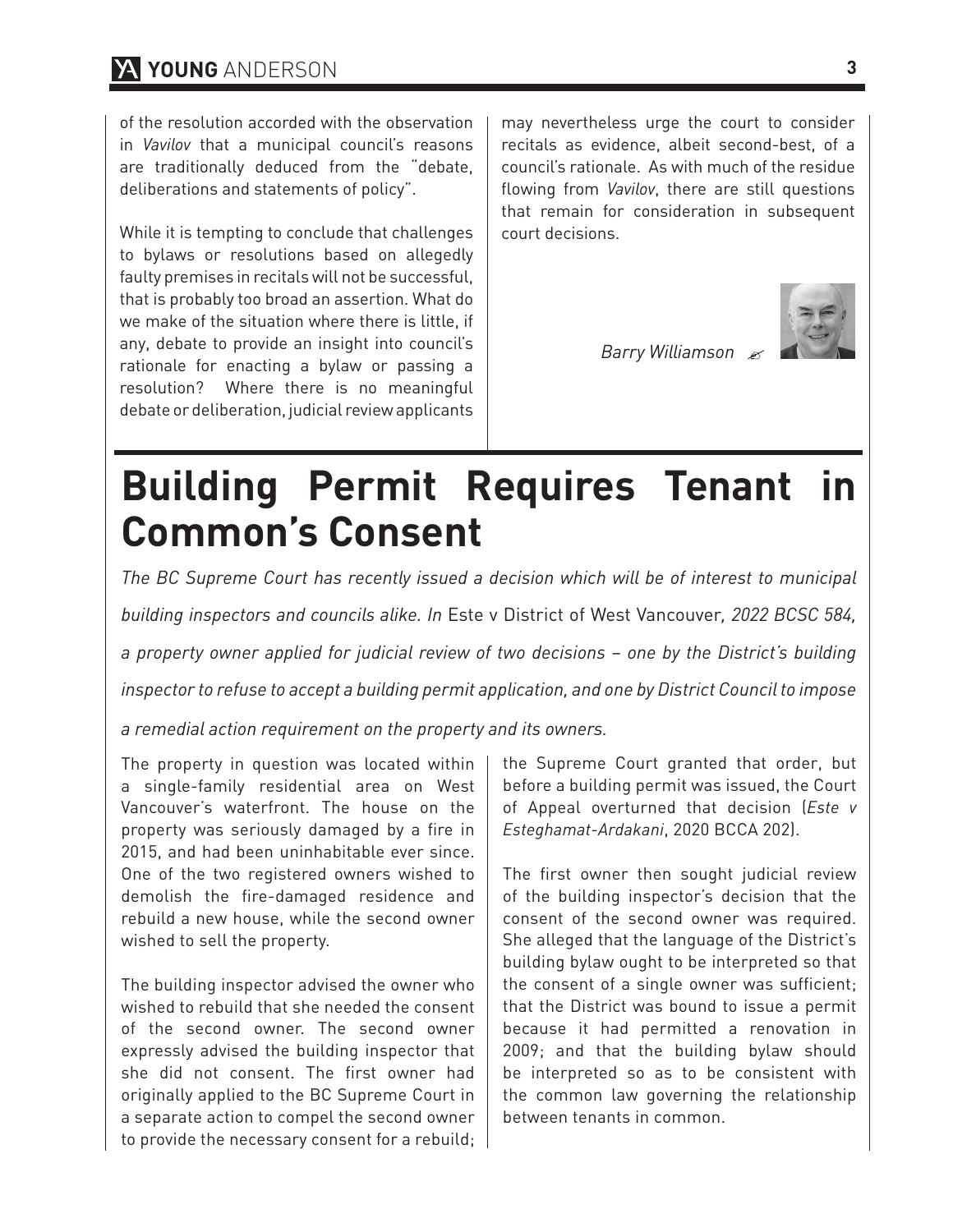The court found that the decision to refuse to accept the permit application was reasonable. The applicable section of the bylaw required that "every owner" consent to the issuance of a permit; the court found that the plain meaning of these terms was consistent with a requirement that both the first and second being carried out without a building permit]... The regulatory role municipalities play in this regard is a well-established limit on private rights over property."

The court referred to the decision in *Yestal v New Westminster (City)*, 2012 BCSC 925,

registered owners must give their consent, especially in light of the fact that the bylaw imposed liabilities on the owners of properties where permitted work was being done. The court also found that it was an acceptable practice for the District to presume consent of all registered owners to a building

*The applicable section of the bylaw required that "every owner" consent to the issuance of a permit; the court found that the plain meaning of these terms was consistent with a requirement that both the first and second registered owners must give their consent, especially in light of the fact that the bylaw imposed liabilities on the owners of properties where permitted work was being done.*

permit application in the absence of express notice otherwise, given the administrative and practical burden and expense for building department staff and associated administrative procedures; accordingly, the 2009 renovation permit, which was issued under such an implied consent, was not a binding precedent.

The court also found that, notwithstanding that the common law of tenants in common requires that each tenant in common has the right of use over the entire property and that there is no right as between tenants in common to compel property uses, these principles could not bind the District's decision regarding a request for regulatory permission. Such a request must be assessed in light of its own governing statutory scheme, rather than being constrained by the common law of private property rights between owners. The court wrote that "the building permit "legalize[s]" the activity, as it is presumptively not allowed [due to the bylaw prohibition on construction as analogous in principle. In that case, the petitioners also sought to overturn the respondent City's decision not to grant a building permit. The petitioners had applied for a permit to renovate a limited common space. The strata, who held legal title to the common property and retained some rights under the relevant statute,

did not consent to the application. Because the strata had not agreed to the application, the City refused to grant a permit. In finding that the strata corporation was a proper party to the judicial review, the court held as follows: "I am satisfied that where, as here, the bundle of ownership rights is divided as between two parties, the position taken by the applicant and by the City in interpreting the Building Bylaw as requiring the consent of the Strata Corporation for a building permit application is apt."

The court also upheld the decision of the District's council to impose a remedial action requirement under the *Community Charter*, which compelled the owners to demolish and remove the fire-damaged structure as being a nuisance and in a hazardous condition, as both reasonable and procedurally fair.



*Elizabeth Anderson*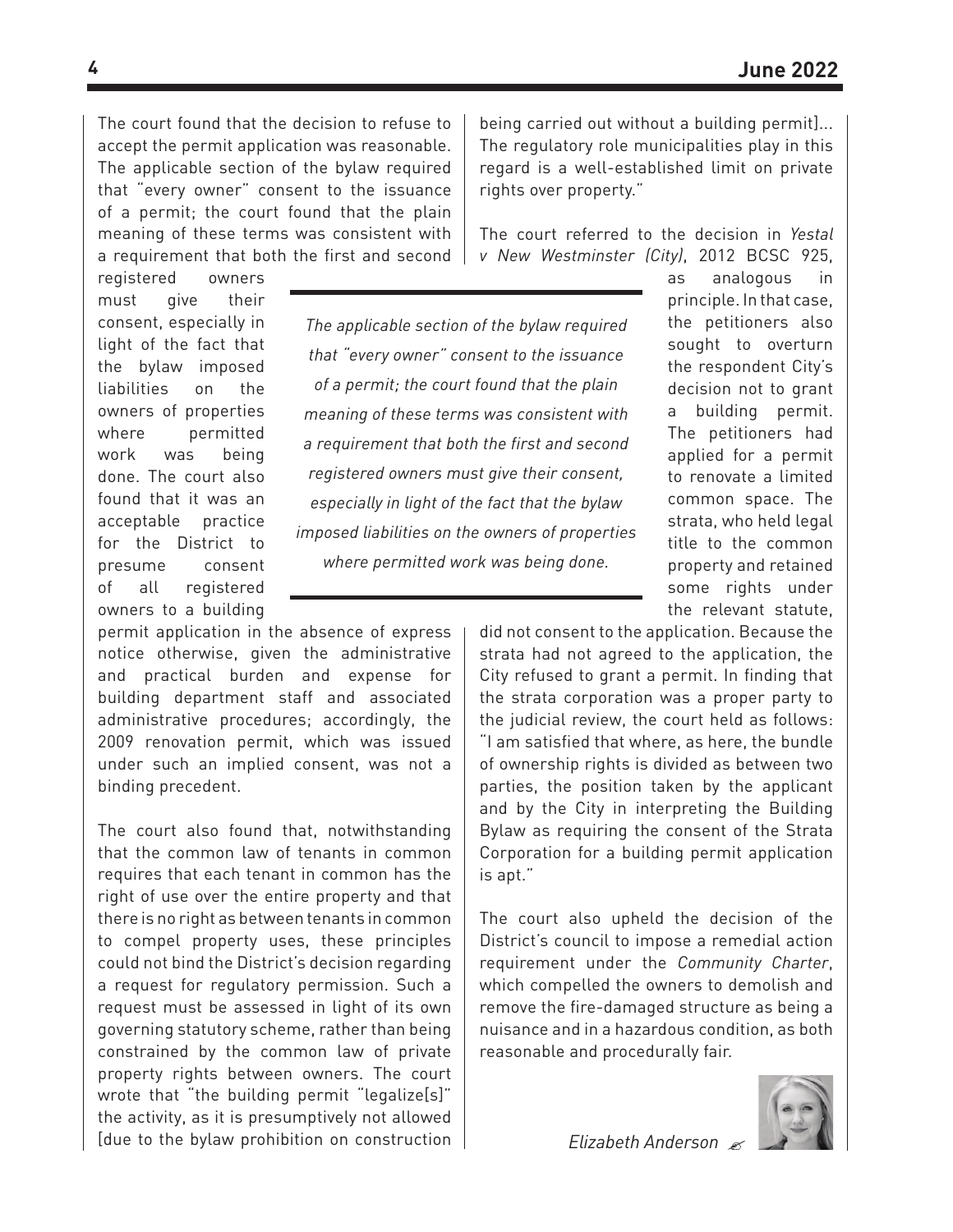## **Did You 'Notice'? Municipality Ordered to Pay Over \$350K in Damages for No-Notice Tax Sale**

*Where property taxes are delinquent, the* Local Government Act *(the* 'LGA'*) requires a municipality to sell parcels of land at an annual tax sale. Property owners or chargeholders affected by the sale are ordinarily given one year from the day the tax sale began to redeem their property. If the property is not redeemed within the redemption period, the property transfers to the party that purchased the property at the tax sale.*

The power given to municipalities under the *LGA* to sell private land for the non-payment of delinquent taxes is an extraordinary remedy. Where a municipality takes steps to exercise this power, it must ensure that it strictly complies with certain conditions. These conditions include giving notice to the property owner and chargeholders as required under the *LGA*.

The BC Supreme Court's recent decision in *Morgan v Spallumcheen (Township of)*, 2022 BCSC 752, illustrates how the failure to give proper statutory notice may jeopardize a tax sale and impose significant liability consequences on a municipality. In *Morgan*, the court ordered the Township of Spallumcheen to pay \$352,316.28 in damages to the property owner for failure to give proper notice. This amount was calculated based on the assessed value of the property as at trial. The property owner was also awarded costs in accordance with the *Supreme Court Civil Rules*.

### **The Facts**

In January 2011, Mr. Morgan became the registered owner of a 9.37-acre property located west of Armstrong, British Columbia. A year later, his family moved into a trailer on the property where they lived for approximately nine months until a bylaw officer told them to leave because there was no septic system or permit for the trailer. Following this request, Mr. Morgan and his family moved into rental accommodation in Vernon.

While in Vernon, Mr. Morgan's business began to fail. He had difficulty paying the property taxes on his property. Mr. Morgan owed approximately \$6,700 in property taxes when the Township of Spallumcheen sold the Property at an annual municipal tax sale on September 24, 2017. The assessed value of the Property at the time of tax sale was \$159,000. The Property was sold for \$11,300 and the redemption period for the property ended one year later. Mr. Morgan remained unaware of the tax sale or the redemption period until after the redemption period expired on September 24, 2018.

### **Notice Requirements for Municipalities**

Section 657(1) of the *LGA* imposes stringent requirements on collectors to give written notice to certain persons that a particular property has been sold at tax sale and the date when the redemption period expires. This notice must be given within three months following the tax sale.

Municipalities must strictly adhere to the statutory requirements imposed in section 657(1) to fulfill the collector's duty to ensure that the property owner or chargeholder has been given timely notice of the sale, or at least deemed notice where a substituted service order is issued.

### **Damages to be Assessed and Awarded**

After the redemption period expires and the tax sold property is registered in the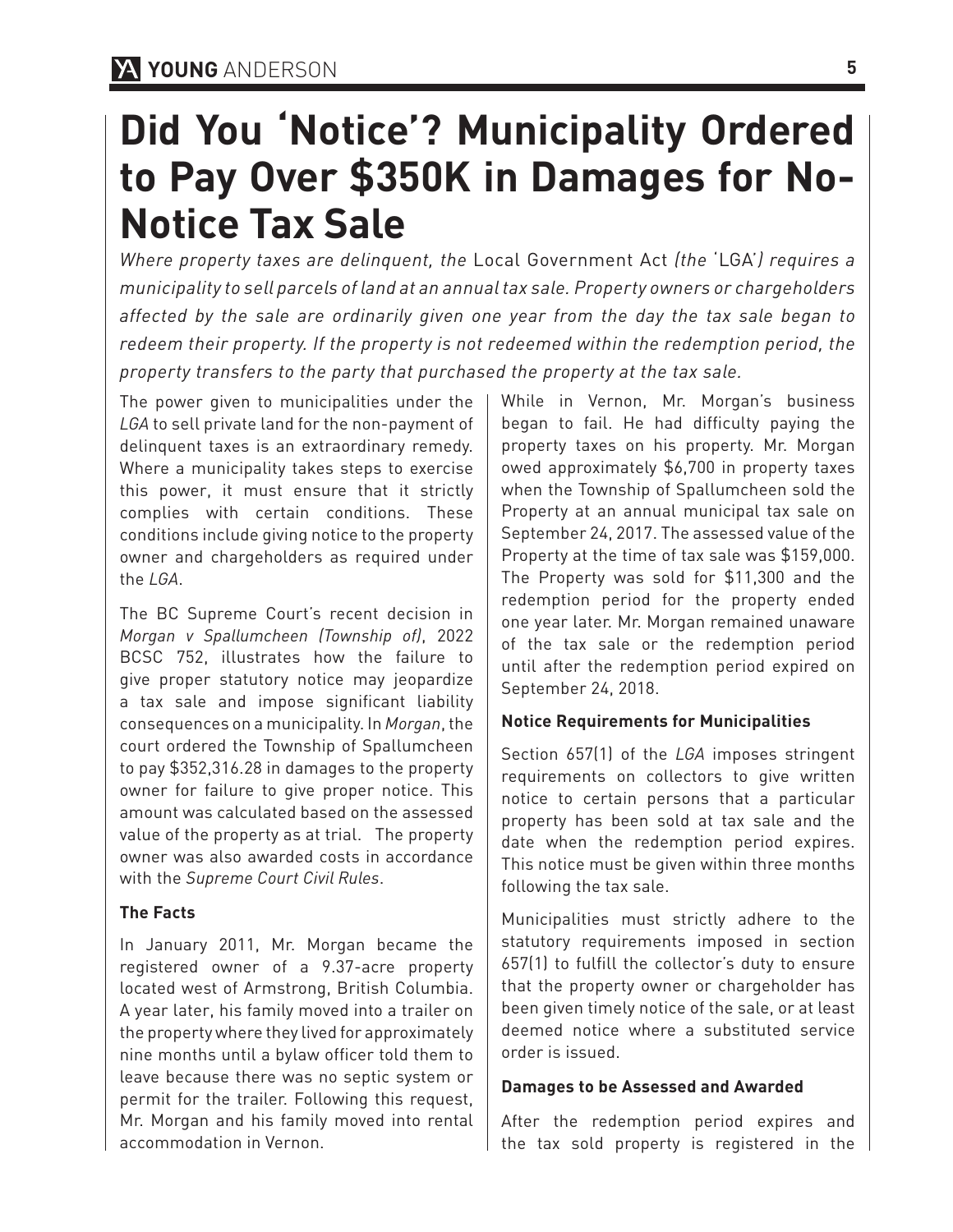name of a purchaser, an aggrieved owner or chargeholder may bring an action for damages against a municipality for failure to give notice of the sale. Under section 669(3) of the *LGA*, a municipality must indemnify a property owner or chargeholder for "any loss or damage" sustained as a result of the municipality's failure to notify them in accordance with the requirements set out above.

Section 669(3) of the *LGA* does not specify the date on which a property owner or chargeholder's loss or damage is to be assessed and very few cases have considered this provision of the Act. In *Morgan*, the court concluded that the date for the assessment of damages in each case should be determined based on the circumstances of the case. The ultimate award of damages is one that is "fair on the facts" and that "does justice to the parties".

Drawing on the Supreme Court of Canada's decision in *Semelhago v Paramadevan*, [1996] 2 S.C.R. 415, the court in *Morgan* confirmed that every piece of property is generally considered to be unique. Assessing damages to be awarded to the aggrieved property owner based on the property's value at the end of the redemption period may not be adequate to compensate for the loss of the property. In *Morgan*, the property at issue was Mr. Morgan's only piece of property; it was the property upon which he intended to build a business and eventually retire. When the Property was sold at tax sale, Mr. Morgan had no ability to purchase a replacement at the end of the redemption period. He also missed out on the significant increase in property values that had occurred in the area since 2018.

Taking these factors into account, the court held that damages should be calculated based on the value of the property as at the date of trial. This date, rather than the date of tax sale or the end of the redemption period, is the day Mr. Morgan was actually made whole. As a result, the Township of Spallumcheen was ordered to pay almost twice the assessed value of the property at tax sale given the increase in property values between 2018 and 2022. This finding illustrates the significant liability imposed on municipalities to compensate an aggrieved party for the increase in value of their property when proper statutory notice is not provided.

#### **Does the** *LGA* **allow an aggrieved property owner to recover full indemnity for legal fees?**

*Morgan* provides interesting insight into the interpretation of the term "indemnify" under section 669(3) of the *LGA*. At trial, Mr. Morgan argued he should be fully indemnified for the legal fees he incurred to bring his claim. In light of the contingency fee agreement he had with his lawyer, Mr. Morgan would be unable to afford an equivalent piece of land and would not be made whole without full indemnity for legal fees.

The relevant section of the *LGA* is silent on the right of an aggrieved party to recover other expenses such as legal fees or costs. In *Morgan*, the court found that, had the legislature intended to include legal fees in s.669(3), it could have done so explicitly as it did in other provisions of the Act. The court held that the correct interpretation of s.669(3) did not entitle Mr. Morgan to be indemnified for his legal fees and costs. Rather, only the loss or damage caused by the municipality's sale of property could be recovered by way of an indemnity. The court relied on the *Supreme Court Civil Rules* to award costs to Mr. Morgan as the successful party. These costs are not intended to cover the full expense of legal fees actually incurred. Mr. Morgan's costs entitlement was limited to partial indemnity for legal fees in the form of party and party costs at Scale B.



*Julia Turner*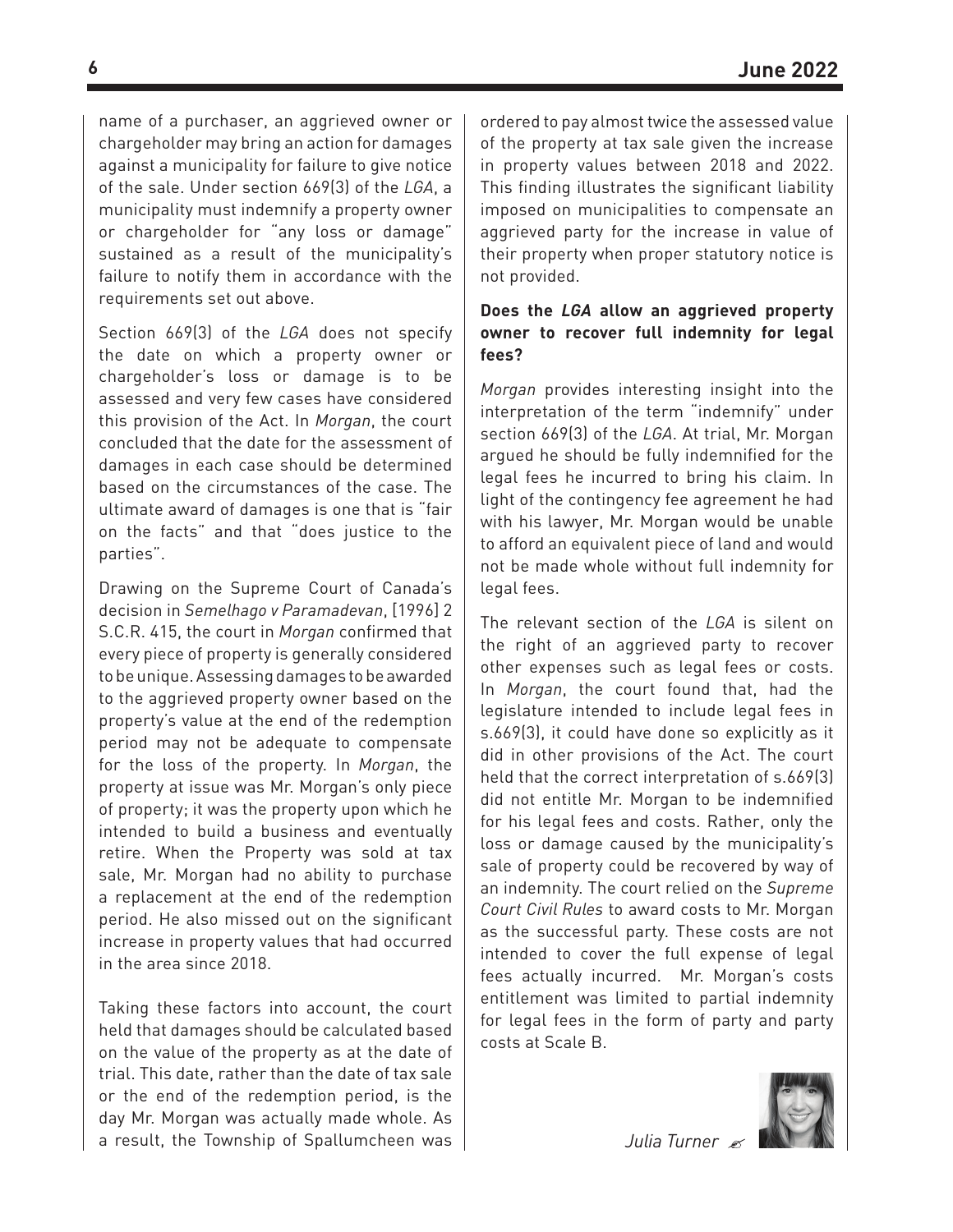## **Erosion vs. Avulsion and Ownership of Land**

*The recent decision in* Fipke v Kelowna (City)*, 2022 BCSC 417 provides local governments with useful guidance on navigating the interesting and unique topic of property rights over those portions of waterfront lands that have submerged underwater due to erosion or avulsion. Of significance, the court found that in making a decision such as whether to issue a development permit, it was reasonable for the local government to utilize the professional reliance model by relying on expert opinions—in this circumstance, of professional surveyors—to understand the application of concepts of erosion or avulsion that are outside of a council's expertise.* 

#### **Background**

On June 22, 2021, the City of Kelowna (the "City") issued a development permit and a development variance permit (the "Permits") to Aqua Resort Ltd. ("Aqua") for the construction of a significant development on the shore of Okanagan Lake. The petitioner, who owned property adjacent to the development site, challenged the City's decision to issue the Permits to Aqua. He alleged that the City had inaccurately calculated the density of the development for the purpose of the City's Zoning Bylaw No. 8000, which sets a maximum permissible density for parcels in the zone.

In 1938, Aqua's land was identified in a survey that was subsequently registered in the Land Title Office in 1939. Since then, the shore of Okanagan Lake has moved inland, and a portion of Aqua's land as shown on the 1939 plan is currently underwater. The City's density calculation for Aqua's proposed development proceeded on the assumption that the submerged portion of land had still remained Aqua's land. The petitioner challenged the City's inclusion of the submerged land into the density calculation on three grounds: first, he alleged that Aqua no longer owned the submerged land; second, he claimed that when Aqua subsequently surrendered the submerged area to the Province, it was improperly interpreted as the subject of a "taking" pursuant to section 1.8.1 of the Zoning Bylaw; and third, that the City had misinterpreted section 2.2.1 of the Zoning Bylaw.

#### **Ownership of Submerged Lands: Avulsion and Erosion**

The determination of whether Aqua had owned the submerged portion of land was dependant on whether the movement of the shoreline had been caused by *erosion* or *avulsion*. Justice Gomery explained these concepts as follows, in para 25:

The heart of the distinction between erosion and avulsion lies in the idea that, while both involve the loss of land into water, erosion involves a gradual, imperceptible loss, whereas avulsion is rapid and dramatically obvious. Where land is lost by erosion, the property line shifts at common law, and also under the *Land Title Act* in cases where the boundary of a lot is defined by reference to a shoreline or a river. Where land is lost by avulsion, the property line remains where it was.

Aqua retained three licensed land surveyors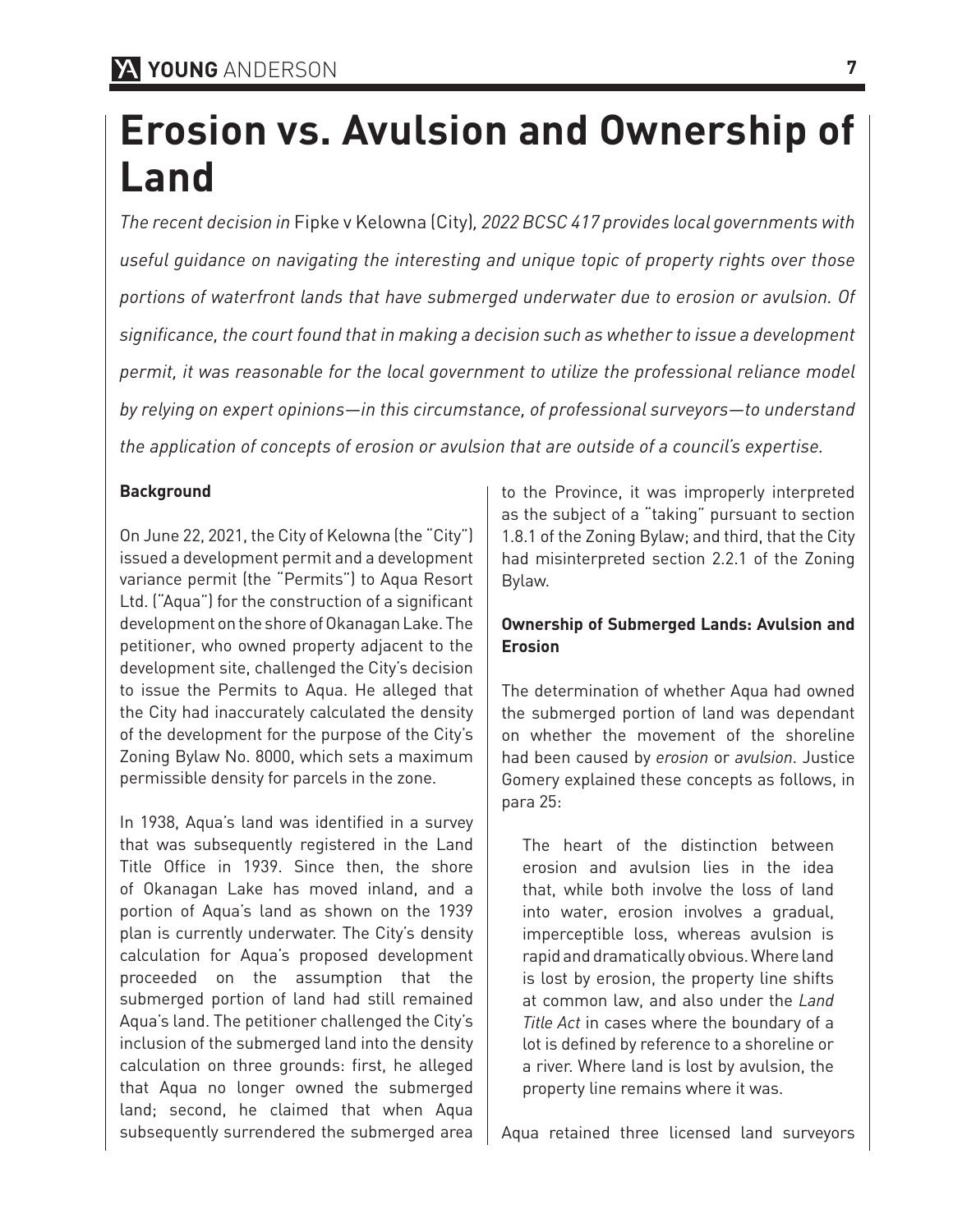to provide opinions on whether the movement of the shoreline after 1938 was attributable to avulsion or erosion. If the shoreline had retreated due to erosion, the property line would have moved and Aqua would not have owned the submerged lands; however, if avulsion was the cause, the property line would have remained the same. Following historical research, all three surveyors concluded that the movement of the shoreline was a result of avulsion, due to a significant flood in 1948.

This issue was initially put before Council in January 2018, after Aqua's first development permit application. Before coming to a decision of whether to issue the permit, the City's planning staff requested and reviewed the materials that were mentioned in the surveyor's opinion. At the Council meeting, the City's planning manager explained that the shoreline had retreated due to avulsion, not erosion, and that Aqua therefore did in fact have development rights over the submerged land. In relying on the professional opinions that had substantiated the case for avulsion, the City's Council followed the professional reliance model that is used in municipal decision-making. Council therefore approved the issuance of Aqua's development permit in 2018.

When Aqua failed to commence construction by the deadline set in the 2018 permit, Aqua reapplied for the Permits in 2021 on substantially the same basis. Accordingly, on June 22, 2021, the City made the decision under review to issue the Permits.

The petitioner argued that the materials before the City could not support a finding that the shoreline had moved due to avulsion rather than erosion.

First, he argued that the loss of land to water resulting from the flood in question could not be considered "sudden" for the purposes of the common-law definition of avulsion. On this point, Justice Gomery found, on the contrary, that the surveyors' opinions were consistent with decisions such as *Boyle Concessions Ltd. v Yukon Gold Co.* and *Ontario (Attorney General) v Shanks*, which stand for the authority that avulsion can result from flooding that occurs over a sustained period of time, rather than only from one sudden flooding episode.

Second, the petitioner alleged that the surveyors had ignored the evidence of a further loss of land prior to and after the avulsive flood event of 1948. On this point, Justice Gomery found, at para 37, that "the surveyors had expertise in the interpretation of such matters", and as such, "it was reasonable for the City to rely upon them and not undertake its own forensic investigation." Given that all three surveyors came to the same conclusion about the cause of the movement of the shoreline, there was no reason for the City to doubt their expertise.

Last, the petitioner alleged that the surveyors engaged in a results-oriented reasoning for Aqua's benefit. Honourable Justice Gomery rejected this argument, as it constituted an attack on the surveyor's credibility that was unsupported by any evidence in the record.

In short, Justice Gomery found that it was reasonable for the City to rely on the expertise of the professional surveyors who had all investigated the matter and come to the conclusion that the shoreline had moved as a result of avulsion, resulting in the property line remaining unchanged. Therefore, it was reasonable for the City to find that the submerged land was owned by Aqua, and could be factored into the density calculation required under the Zoning Bylaw.

#### **Statutory Interpretation**

The remaining grounds on which the petitioner challenged the City's decision were based on its interpretation of the Zoning Bylaw. Earlier in the decision, Justice Gomery prefaced the analysis of these issues with the following well-known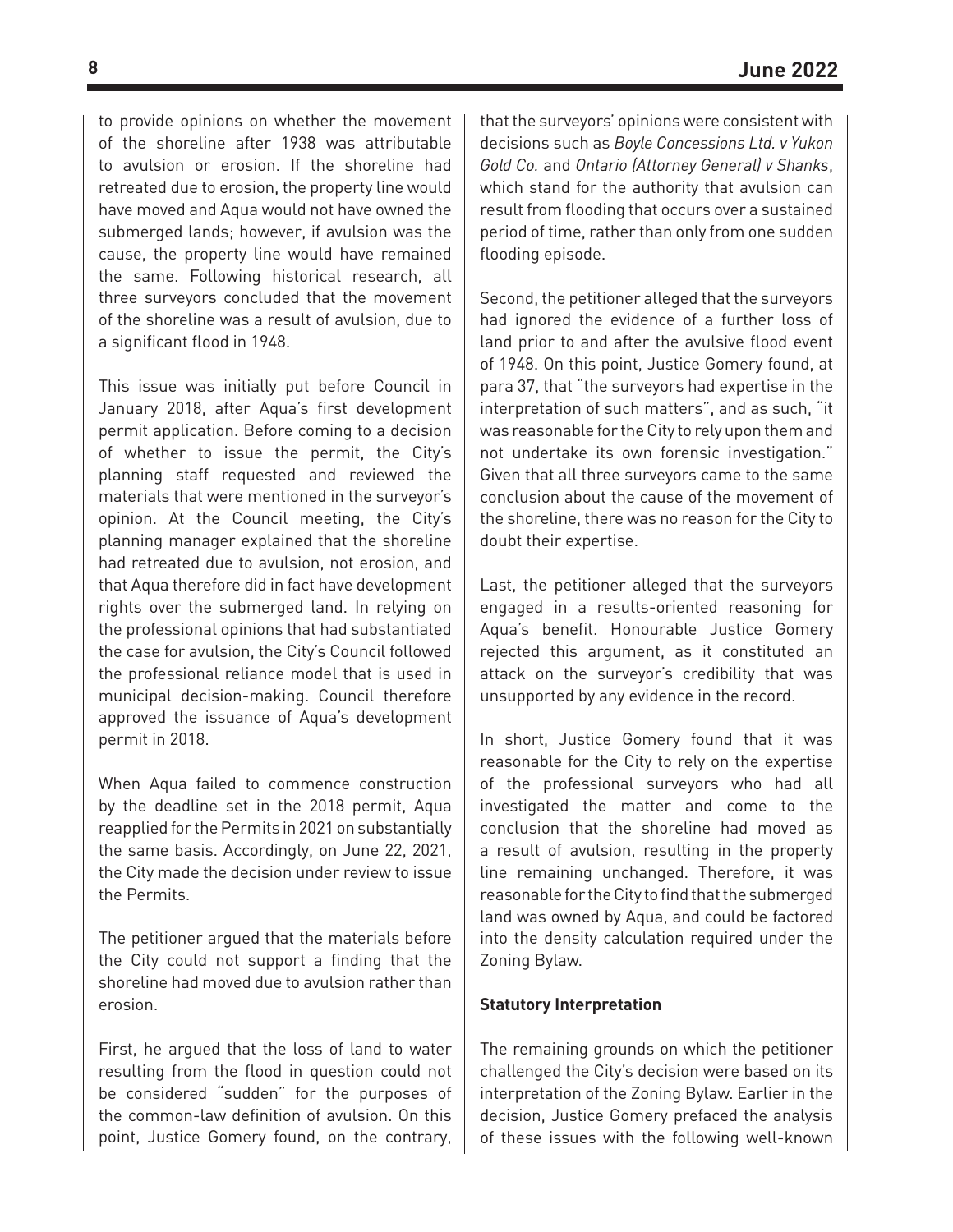interpretive principle relevant to municipal legislation:

To the extent that a decision engages a question of the interpretation of municipal legislation, it is always important to bear in mind the words of Chief Justice Bauman mandating a broad and purposive approach in *Society of Fort Langley Residents for Sustainable Development v Langley (Township)*, 2014 BCCA 271 at para. 18:

Frankly, the Court can take the hint – municipal legislation should be approached in the spirit of searching for the purpose broadly targeted by the enabling legislation and the elected council, and in the words of the Court in *Neilson*, "with a view to giving effect to the intention of the Municipal Council as expressed in the bylaw upon a reasonable basis that will accomplish that purpose".

First, the petitioner challenged the City's interpretation of a section 1.8.1 of the City's Zoning Bylaw. That provision states:

Where a lot is reduced in size as a result of a taking by public use by the City, Provincial or Federal Government, … by dedication, expropriation, or purchase, the lot shall be considered to exist as it did prior to the taking for the purpose of further development …

By way of background, in 2019, Aqua offered to surrender the submerged potion of its land to the Province. The City agreed, as it wanted the submerged area to be returned to the Province in order for the land to be protected. To accomplish this, upon obtaining the Surveyor General's agreement for the transfer, Aqua's submerged land was dedicated as a "return to Crown" by way of a new subdivision plan. Aqua was assured that the dedication would not affect the density calculation for its proposed development.

The petitioner argued that the City improperly interpreted Aqua's 2019 surrender of the submerged land to the Crown as a "taking" under section 1.8.1 of the Zoning Bylaw. He argued that the dedication could not be interpreted as a "taking" in the context of section 1.8.1, as, in his view, this section contemplates a compulsory acquisition of property, such as an expropriation. The court disagreed with the petitioner's interpretation, finding that a "taking" in the context of the Zoning Bylaw is not necessarily compulsory, particularly when read in light of the City's official community plan provisions relating to voluntary negotiation of density transfers in aid of civic objectives or protection of environmentally sensitive areas. The court found that a more restrictive interpretation of "taking" would "constrain the City's ability to negotiate for the achievement of its planning objectives" (at para 56).

The petitioner's final ground for challenging the City's decision was based on section 2.2.1 of the Zoning Bylaw, which reads:

Where a zone boundary is shown as approximately following the edge, shoreline, or high water mark of a river, lake, or other water body, it follows that line. In the event of change, it moves with the edge or shoreline. [emphasis added]

In relation to this provision, the petitioner argued that despite the property line being fixed by avulsion, the relevant C9 zone boundary nevertheless had moved inland, and the submerged land consequently fell outside the C9 boundary and could not benefit from the higher permitted density of the zone.

The court disagreed, and made reference to a 2019 zoning map that identified the submerged land as part of the C9 zone. The court further found that, first, regardless of whether the submerged land had fallen outside zone C9, it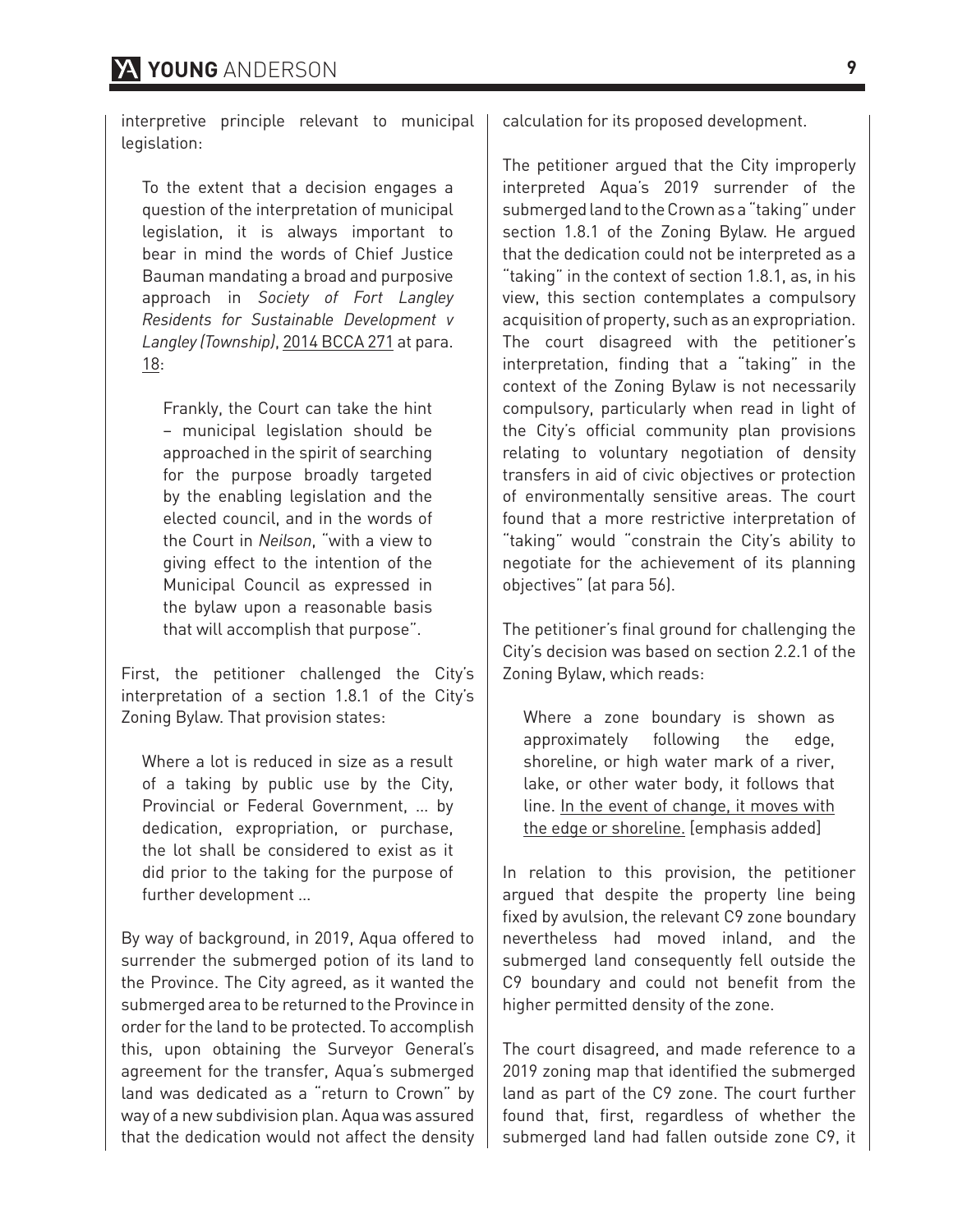was reasonable and common practice for the City to calculate the density within the area in which the development was taking place; and second, the phrase "in the event of change" in section 2.2.1 refers to a change in *a property boundary* that results from the movement of the edge or shoreline, such that the section is inapplicable (and the zone boundary does not move) where avulsion occurs and the edge or shoreline moves but the property boundary does not.



*Julia Tikhonova*

## **Real Estate And Other Money Transactions: Two Important Considerations**

*When entering into a real estate or other transaction involving the payment or receipt of monies, there are two important considerations that should not be overlooked. The first is the form in which the monies are to be paid or received, and the second is whether deposits should be held in an interest-bearing trust account.* 

#### **Form of Payment**

Over quite some time, the risk of cyber and other fraud has been front of mind for the financial sector. With this, that sector has taken a closer look at the processes relating to the clearing of financial instruments, resulting in uncertainty as to when a financial instrument can be relied upon. This uncertainty means that attention should be paid when negotiating a real estate or other money transaction to the manner in which monies are to be paid or received.

The most secure manner of payment or receipt of monies is by wire transfer (not to be confused with electronic funds transfers). With a wire transfer, the monies appear in the receiving party's account immediately, and clear automatically such that the transaction cannot be reversed by the paying party. The only manner in which a wire transfer can be reversed is where the wire transfer instructions contain an error (e.g., the wire transfer instructions contain the receiving party's account information, but attribute ownership of that account to the paying party). This reversal usually occurs within 24 hours of the monies being paid, and results in the monies being removed from the receiving party's account. To minimize the risk of such a result, agreements specifying that monies be paid by wire transfer should require that the paying party provide a copy of the wire transfer instructions to the receiving party so that they can be reviewed for accuracy. Our policy for receiving monies from clients by wire transfer is that they be received at least one clear day in advance of when they must be paid out (e.g., if payout is to be on Thursday, the monies have to be received on Tuesday) and that we be provided with a copy of the wire transfer instructions. Our policy for paying out monies received by wire transfer is that they will only be paid out one clear day after they have been received.

The next most secure manner of payment or receipt of monies is by bank draft. With a bank draft, the monies are guaranteed, save and except where the bank draft is fraudulent. Where a bank draft is fraudulent, it can be reversed up to 30 days after it has been cashed. Previously,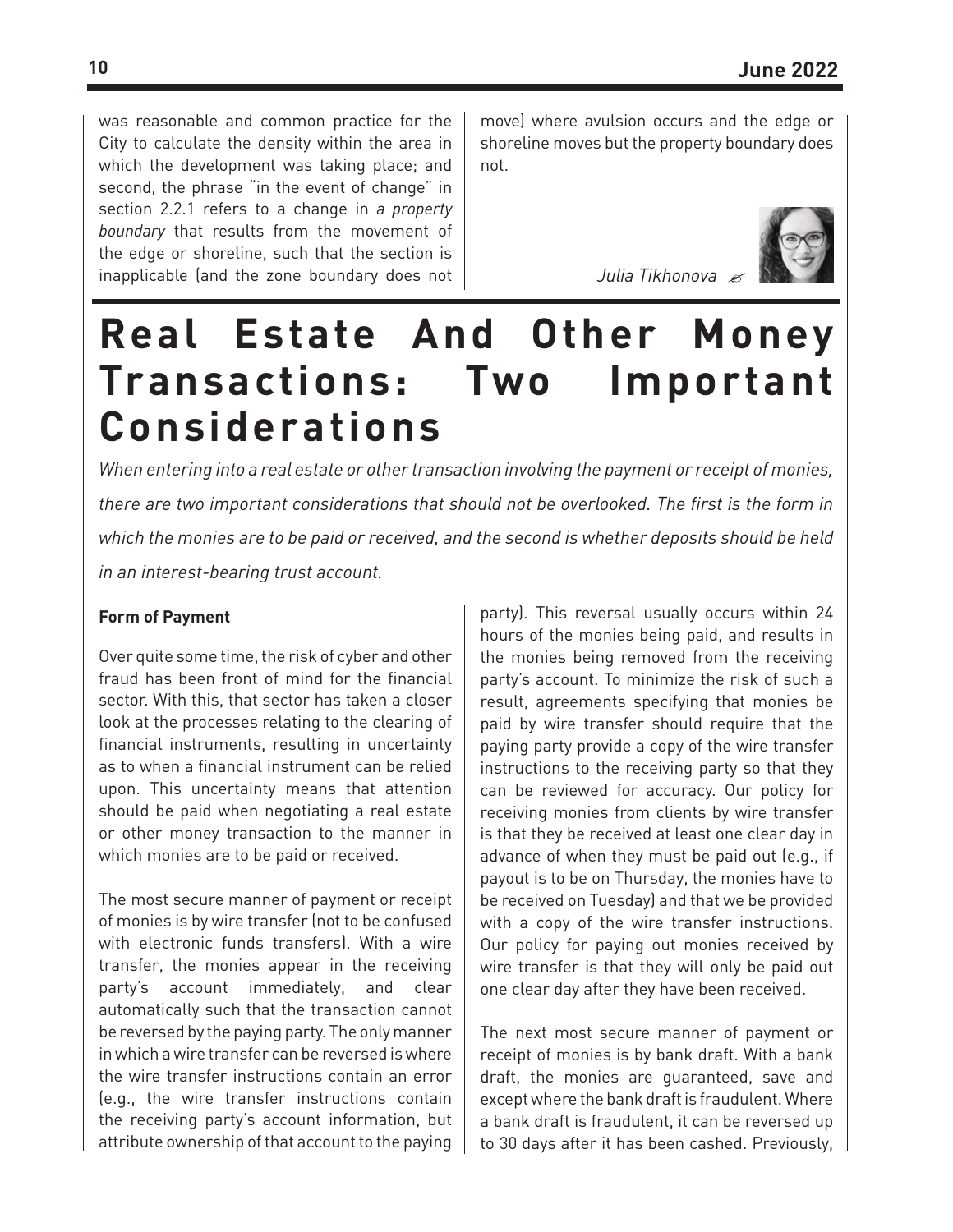### **YOUNG** ANDERSON **11**

a financial institution that issued a bank draft would provide confirmation when asked that a bank draft was valid. However, more recently, financial institutions have abandoned that practice due to liability concerns. While the risk of fraud cannot be wholly avoided, there are steps that can be taken to limit that risk. At the very least, agreements specifying that monies be paid by bank draft should require the paying party provide a copy of the cheque used to purchase the bank draft bearing the paying party's information along with the bank draft itself. With respect to the direct deposit of bank drafts into our trust account, we only permit direct deposit by our local government clients or by lawyers. In the latter case, we require that the lawyer provide us with a copy of their cheque used to purchase the bank draft along with a copy of the bank draft itself and a copy of the deposit slip. Our policy for paying out monies received by bank draft depends on the circumstances. In general, we hold the monies for five clear days before we pay them out.

Certified cheque is similar in risk to a bank draft depending on the financial institution involved. While many financial institutions will set aside the monies associated with the certified cheque, making the funds guaranteed (save and except for fraud), others do not. In the latter case, the certified cheque simply represents a statement by the financial institution that, at the time the cheque was certified, there were sufficient funds in the account. Our policy for paying out monies received by certified cheque depends on the circumstances. In general, we hold the monies for fifteen clear days before we pay them out.

Lastly, cheques, whether a lawyer's or real estate agent's trust cheque or a personal cheque, and electronic funds transfers are not guaranteed funds. Our policy for paying out monies received by cheque or electronic funds transfer is that we hold the monies for thirty clear days before we pay them out.

When negotiating a real estate or other money transaction in which monies are to be paid or received, attention should be paid to the manner of payment. Certainly, in all cases where significant funds are involved, or payment is required in a timely manner, wire transfer should be specified.

#### **Interest Bearing Trust Accounts**

It is common, where monies are to be held pursuant to an agreement for the agreement to specify whether the monies are to be held in an interest-bearing trust account and to whose benefit the interest is. An interest-bearing trust account was usually specified where monies were to be held for a long period of time, or where the sum of money was significant.

Recently, the Federal Government has indicated that all interest-bearing trust accounts, including one held by a lawyer on behalf of their client, will be subject to the filing of a trust return. With this new policy of the Federal Government, when negotiating a real estate or other money transaction where monies are to be held, the requirement to file a trust return should be factored into the decision of whether an interest-bearing trust account is appropriate. We understand that the filing of a trust return would involve accounting and other fees of approximately \$1,250.00. This cost may eliminate or diminish any benefit from the requirement that monies be held in an interestbearing trust account, especially as these accounts usually require the deposit to be for a minimum of 30 days before any interest is paid. In any event, the agreement should provide that the cost of the trust return be firstly paid out of the interest earned, and should specify which party is responsible for any shortfall.

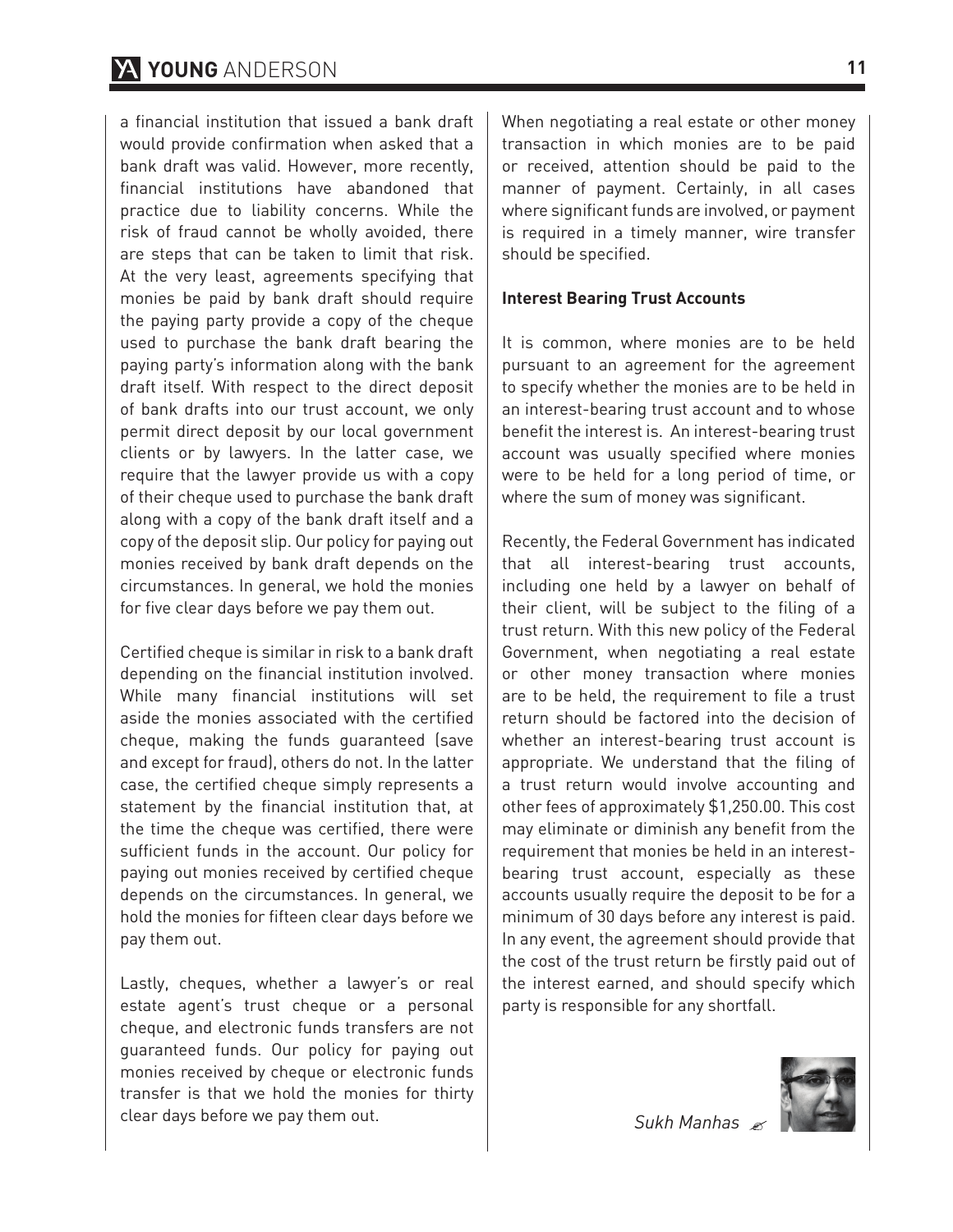## **Damages and Notice to a Municipality**

*Whenever claims are made against local governments (municipalities and regional districts) in BC, those who defend against such claims know that the first step is to reach for certain trusted tools. One such example is section 736 of the* Local Government Act*. If you are unfamiliar with this section, or in need of a refresher, section 736 requires a party intending to claim damages from a local government to provide that local government with notice within two months of the* 

*date in which the damage was sustained.*

While the *Local Government Act* is explicit that failure to provide such notice is not a bar to an action, it has nonetheless become a go-to tool for municipalities to discourage parties from making certain types of claims. In *Ladouceur* 

*v Forbes*, 2022 BCSC 549 the BC Supreme Court examined the scope of section 736 (technically section 286 under the earlier revision of the statute, *Local Government Act*, R.S.B.C. 1996, c. 323) by addressing whether the notice requirement applies to third party claims for contribution. A third party claim for contribution arises

*The court then discussed two interwoven purposes of this notice provision; to ensure that municipalities are given a timely opportunity to properly investigate and to protect municipalities from stale claims that might upset budgetary planning.*

at the point where the trail intersected with Kelvin Road in the District of Saanich (the "Municipality"). The Plaintiff filed an action against David Forbes and Canada Post, but not against the Municipality or the Capital Regional

District, who were jointly responsible under an agreement between them for signage on the trail.

The defendants filed their response to civil claim on 24 January 2017 and provided notice to the Municipality on 5 December 2017. The third party claim was filed, with leave from the court, on 26 June

when a plaintiff sues a defendant for damages, and the defendant then claims that another (third) party should contribute to the payment of some or all of the damages.

The facts in the main action in *Ladouceur*  involved a collision which occurred on 3 August 2010 between the Plaintiff, Erika Ladouceur, and defendant, David Forbes, a Canada Post employee operating a Canada Post vehicle. At the time of the collision, Ladouceur was cycling on the Galloping Goose Regional Trail on Vancouver Island. The collision itself occurred

2018. The Municipality subsequently made an application for summary dismissal of the third party claim on the basis that the defendants failed to provide notice pursuant to section 736 (s. 286 at the time).

In considering the Municipality's application for summary dismissal, the court began its analysis with the basic premise that there is no general requirement that notice be given in a claim for damages, and hence this provision is the "rare exception to that general rule" (citing *Thauli v Delta (Corporation)*, 2009 BCCA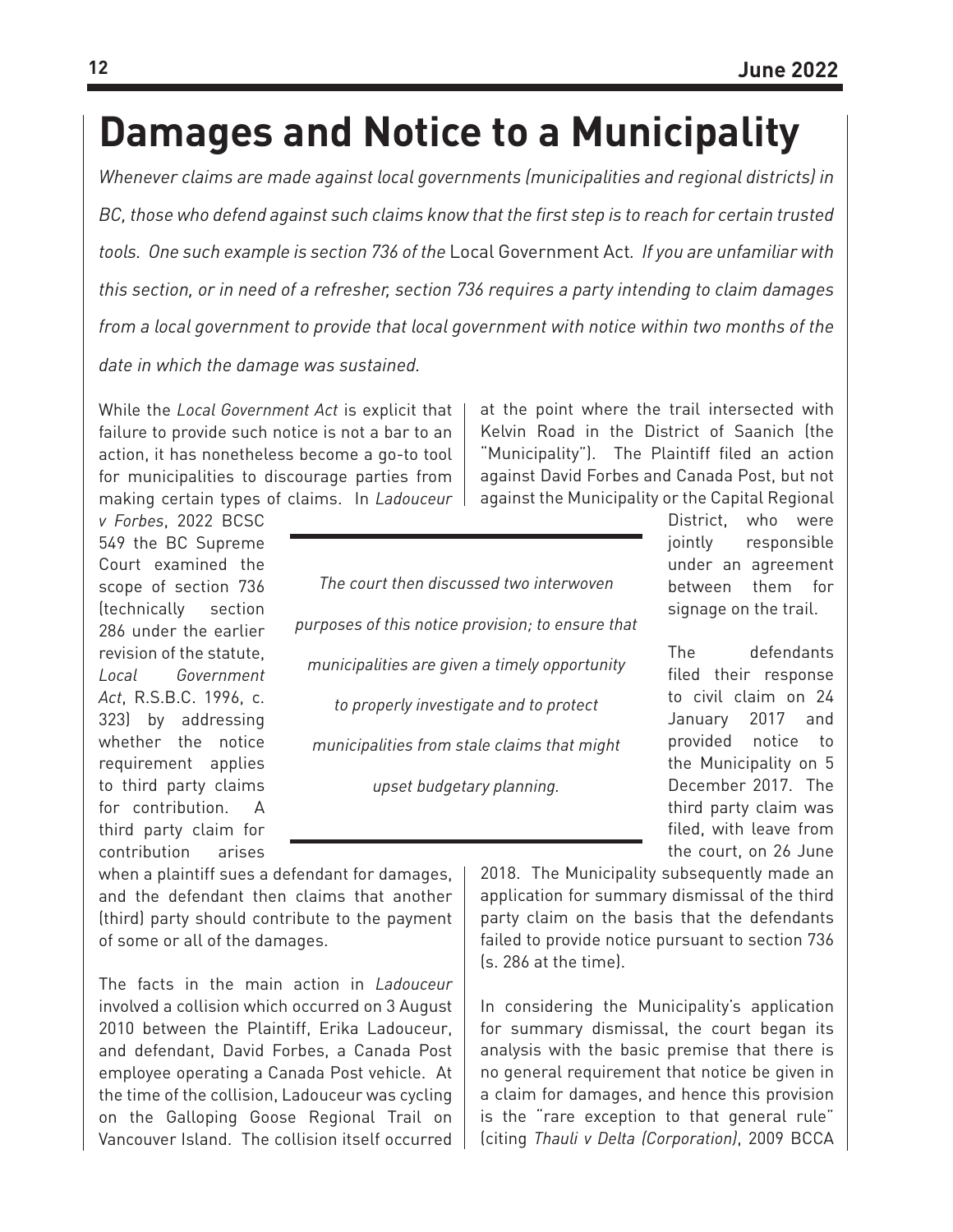455 at para. 1). The court also noted the Law Reform Commission in 1990 wrote that the provision appears to only apply to damages, not other types of claims such as contribution and indemnity. It would seem then, that from the beginning the court wished to acknowledge that this provision should be understood as being limited to only what has been granted in the legislation, rather than connecting to a greater common law rule. The court then discussed two interwoven purposes of this notice provision; to ensure that municipalities are given a timely opportunity to properly investigate and to protect municipalities from stale claims that might upset budgetary planning.

In reviewing some of the caselaw on the subject, the court concluded that this particular question has not yet been addressed by the courts in BC. The court in *Ladouceur* also provided a reminder that when performing statutory interpretation, the starting point will be the grammatical and ordinary sense of the words in the context of the legislative scheme as a whole, having regard to the intent of the legislature (citing *Rizzo & Rizzo Shoes Ltd. (Re)*, [1998] 1 S.C.R. 27 at para. 21].

In interpreting the notice provision, the court noted that the language used in section 736 includes the use of "defendant", at s. 736(3)(b): "the defendant has not been prejudiced in its defence by the failure or insufficiency." After having been unable to identify a clear definition of defendant in the *Local Government Act* or the *Interpretation Act*, the court turned to additional provisions for assistance and noted that section 737 of the *Local Government Act* (s. 291(3)(c) at the time) includes the use of "defendants" and reads as follows:

(3) The municipality is only entitled to the remedy over if

(a) the person referred to in subsection (1) is made a party to the proceeding, and

(b) it is established as against that person that the damages were sustained because of an obstruction, excavation, cellar or opening placed, made, left or maintained by the person added as a defendant or third party. (emphasis added)

The addition of "third party" to section 737 settled the matter for the court. Quoting *Sullivan on the Construction of Statutes* (6th ed.) the court states "… one assumes that, in drafting one clause of a bill, the draftsman had in mind the language and substance of other clauses and attributes to Parliament a comprehension of the whole Act". By specifically using "defendant" and "third party" in section 737, the court concludes that the legislature must have intended for the notice provision to only apply to a municipality when it is a defendant to a civil claim. The court considered three opposing arguments (absurd consequences, derogation from legislative purpose, and differing results depending on the process chosen) against this conclusion, but in each case dismissed the argument as non-applicable. The court again noted that this is a rare exception provided by the Legislature, and therefore should be understood as narrow in interpretation.

For those who skipped to the end, what are the main takeaways? Two things, the first is that section 736 of the *Local Government Act* does not apply to a third party claim for contribution, specifically those made under Rule 3-5 of the Supreme Court Civil Rules. Second, while section 736 continues to be one of the first things to consider when a claim for damages is alleged against a local government, the courts will likely take a narrow view of its applicability.



*Timothy Luk*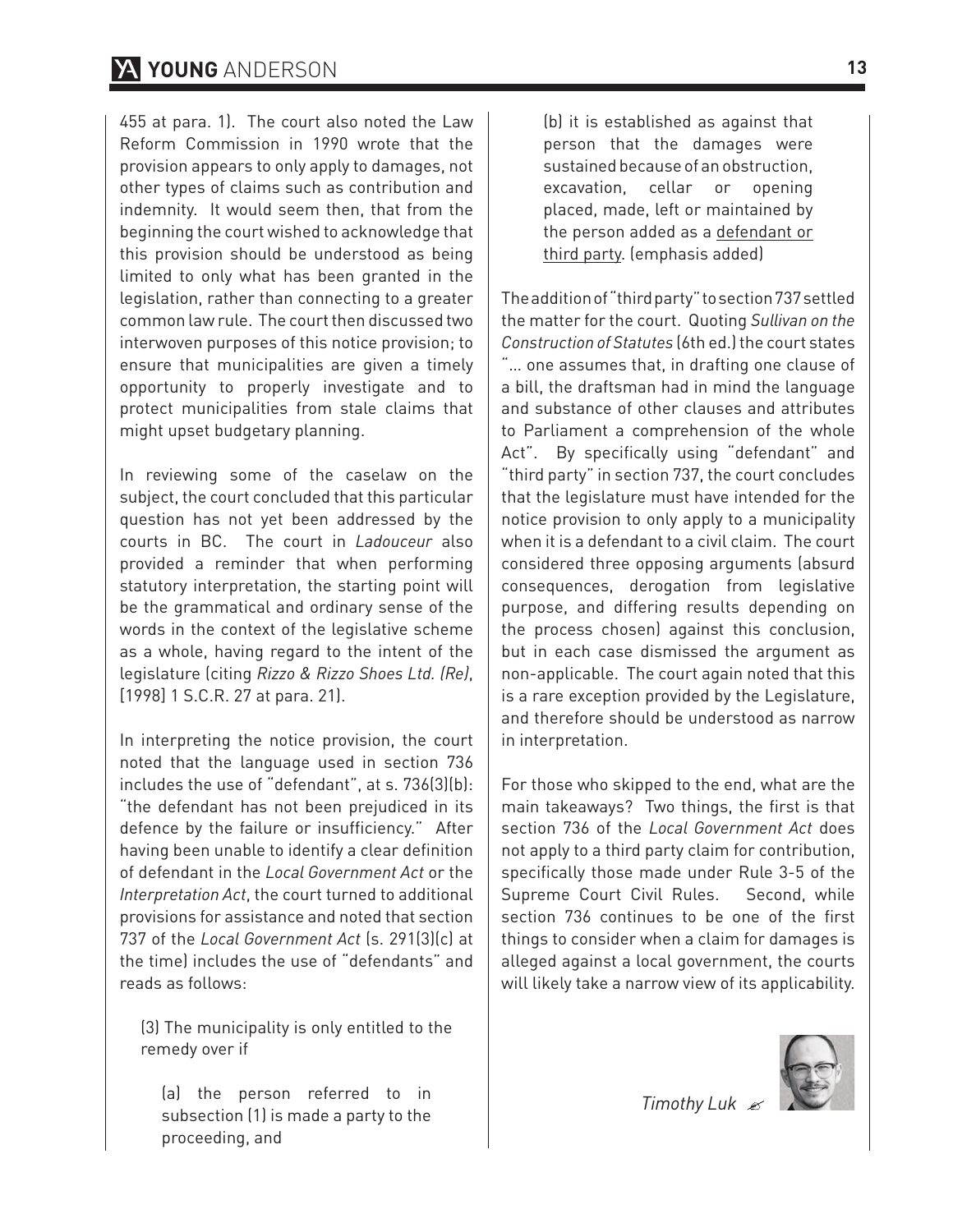## **Lawful Non-Conforming Uses under Strata Bylaws?**

*Land use bylaws in British Columbia are typically the domain of municipalities and regional districts. Strata corporations, however, will sometimes adopt bylaws under the* Strata Property Act *that regulate how land may be used within a strata plan. These strata bylaws may potentially seek to prohibit a use of a strata lot that is already existing on that strata lot and otherwise permitted under the local government land use bylaw. Owners of affected strata lots would likely want to assert that their uses are "grandfathered", however they must seek protection under the* Strata Property Act*, not the* Local Government Act*. Recent court decisions show that that these disputes may play out differently than disputes involving land use bylaws and questions of 'commitment to use' and 'lawful non-conformity'.* 

An example of this mid-use prohibition was considered in *Omnicare Pharmacy Ltd. v The Owners, Strata Plan LMS 2854*, 2017 BCSC 256. The case involved a strata council that purportedly amended its strata bylaws to prohibit all nonresidential strata lots in the complex from being used as a pharmacy. At the time, one of those strata lots was being used as a pharmacy dispensing methadone and problems with the pharmacy's clientele were causing "friction" within the strata. The question of whether the existing pharmacy had been "grandfathered", as the pharmacy owner alleged, and was therefore not subject to the prohibition was not answered by the court. This was because the court struck down the prohibitory amendment for not being passed in accordance with procedural requirements under the *Strata Property Act*.

A similar issue was more recently considered in *Kunzler v The Owners, Strata Plan EPS 1433*, 2020 BCSC 576 and 2021 BCCA 173. The background to the case was that the petitioners had purchased a bare land strata lot on Salt Spring Island with the intention of opening a(n otherwise) lawful medical use cannabis production business. The petitioners obtained a regional district building permit and began applying for the necessary federal permits, at which point the other owners within the strata plan moved very quickly to hold a special general meeting to consider amending the strata's bylaws to prohibit various uses, including "the commercial production of cannabis plants or cannabis-based products". The bylaw received the necessary super-majority of votes at the special general meeting and was duly passed.

The petitioners challenged the amendments in the BC Supreme Court and asked the court to use its power under section 164 of the *Strata Property Act* to remedy strata corporation decisions that are "significantly unfair". In considering the issue of fairness, the lower court judge first noted that:

While a strata corporation is different from a municipality in its private nature and governance, some assistance is to be found in municipal non-confirming use authorities regarding the retroactive effect of bylaws on properties already put to a particular use, particularly with respect to the concept of fairness and its application in this case.

#### Before commenting:

In this case, the petitioners had taken initial preparatory steps to establish the Cannabis Business on the Property, including hiring an architect to help design the Facility and obtaining a CRD building permit. However, they have not started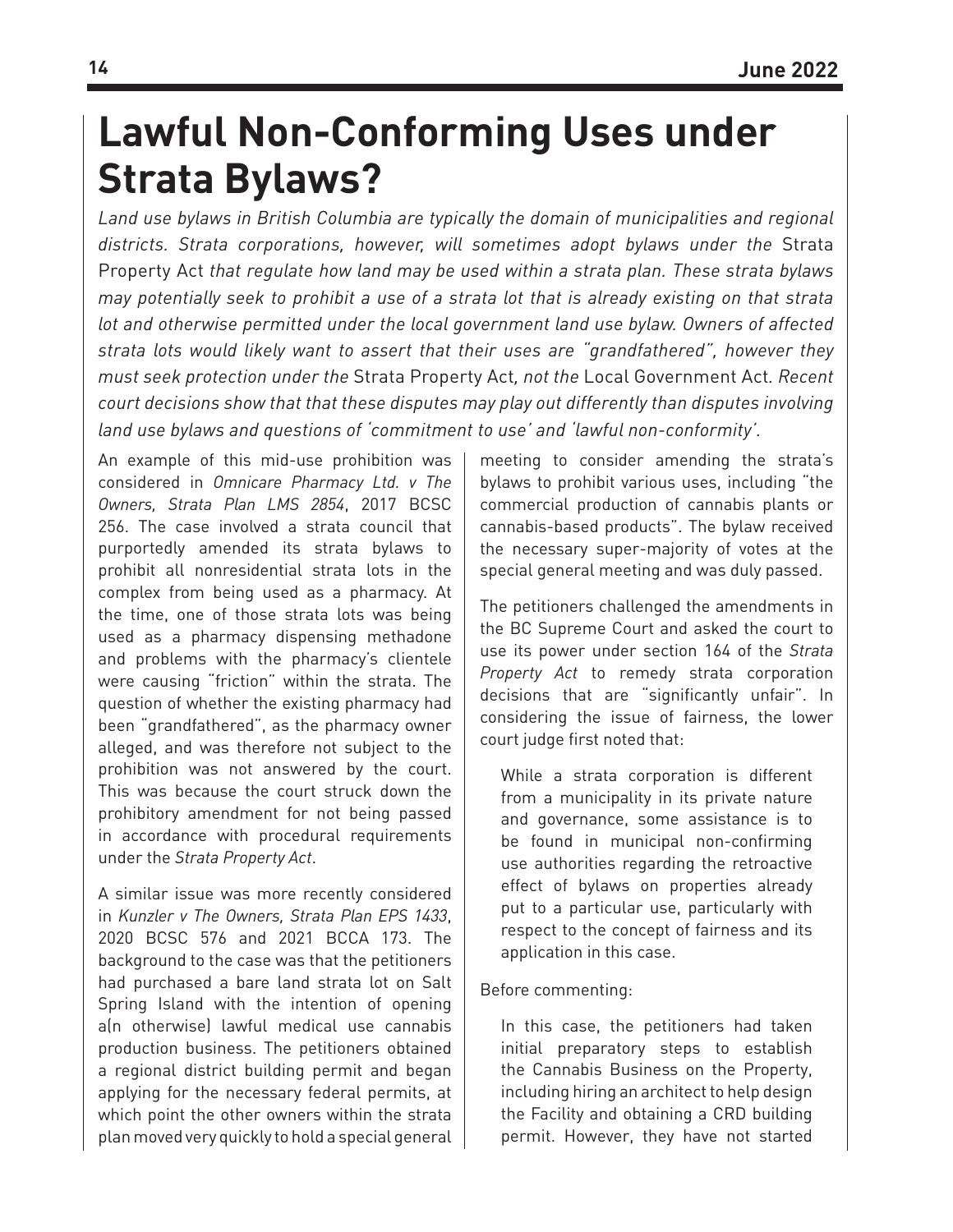### **YOUNG** ANDERSON **15**

construction of the Facility. While they have applied for the necessary licence through Health Canada, they have not yet obtained such approval. By analogy to the above authorities, I am satisfied there has been no actual use nor commitment to use the Property for the Cannabis Business.

While obtaining a building permit might have provided protection from a land use bylaw amendment, it did not, apparently, mean that the petitioners were safe from a prohibitive strata bylaw amendment.

The petitioners appealed to the BC Court of Appeal and challenged the lower court's use of the municipal analogy. Justice Grauer, for the Court of Appeal, said:

The appellants submit that this was a wholly inapt analogy based on the proposition that if the governing body (municipal council or strata council) rushes to enact its prohibition before the parties affected get their shovels in the ground, then the prohibition is not oppressive. In this, the appellants contend, the judge lost sight of the concept of "fairness", and the role of the court in protecting owners from the tyranny of the majority.

I disagree. The judge was alive to this issue, observing at para 116 that the concept of "fairness" in the context of a strata corporation is different from in the municipal context. Moreover, this was but one aspect of the judge's analysis, relating to an evaluation of the burdensomeness of the respondent's conduct in passing the new bylaws. Consequently, while municipal law principles concerning non-conforming use would not be determinative, they provide useful guidance, and I cannot agree that the analogy, as employed by the judge, was inapt. I see no palpable error here.

The Court of Appeal did find some other errors in the lower court's decision regarding the application of the "significantly unfair" test, but did not change the result. The petitioners were left subject to the amendments in the bylaw.

The *Kunzler* decision illustrates that the questions of whether a strata lot's use is lawfully non-conforming under a local government land use bylaw and whether it is sufficiently established such that it would be significantly unfair if it was prohibited by a strata bylaw are assessed using different factors applying a different test under different statutes. The Court of Appeal's emphasis in the *Kunzler* decision that the success of strata developments "depends largely upon whether an equitable balance is struck between the independence of individual owners and their interdependence as members of a cooperative community" suggests that there is more scope for a strata bylaw to impact an existing or committed-to use than a local government land use bylaw.



*Michael Moll*

# **Miscellaneous Statutes: Did You Know?**

*Did you know that under section 6.1 of the* Industrial Roads Act *the Minister may, on application of a municipality, order an industrial road administrator to construct water, sanitary or storm sewer pipes within an industrial road? An industrial road is a permanent* 

*road on Crown or private land that is not open to the public and is used for the transportation of natural resources,* 

*machinery, materials and personnel. Joe Scafe*